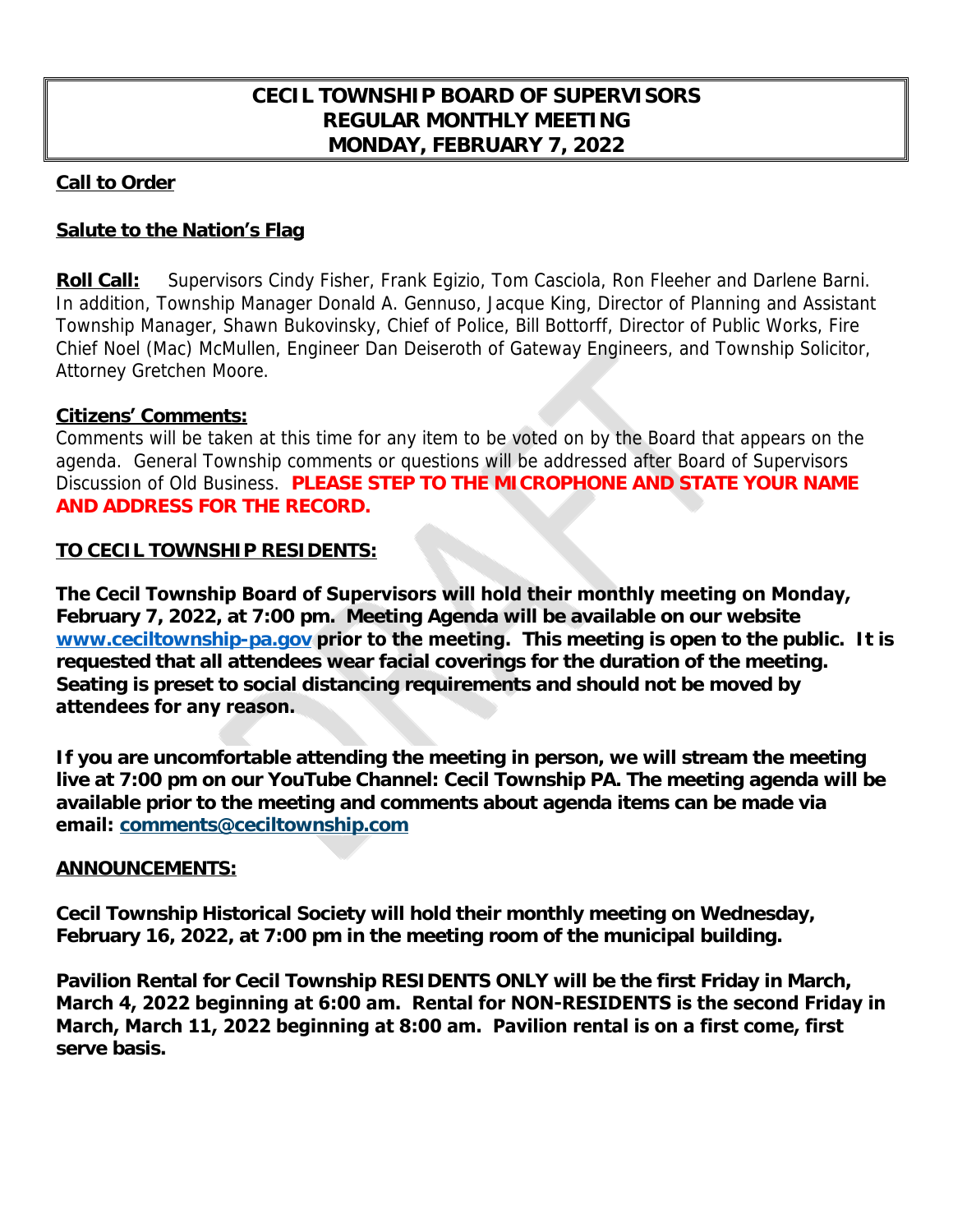# **CECIL TOWNSHIP BOARD OF SUPERVISORS REGULAR MONTHLY MEETING MONDAY, FEBRUARY 7, 2022**

## **DISCUSSION ITEMS:**

- 1. Update on Public Works Building
- 2. DePaoli Road Improvements/Storm Sewer
- 3. Clover Street Storm Sewer Investigation
- 4. Coleman Road Wall
- 5. Hahn Road Bridge Repairs
- 6. Cumer Road Intersection Improvements
- 7. Ridgewood Paving
- 8. TAR Grading Permit-Development Agreement

# **RESOLUTIONS:**

 $#$   $_{-}$   $_{-}$ -2022 Consider Rezoning Application  $#2021$ -0039 for 0 West End Drive. Location: West End Drive, McDonald. Requested change from R-3 Village Residential to C-1 General Commercial Zoning District. Applicants: Roland and Lynn Gaglia.

 $\#$   $_{\sim}$   $_{\sim}$  -2022 Consider re-approval of Application  $\#2021$ -0029 for the Quaresima Subdivision Plan No. 1. Location: 538 and 550 Swihart Road, R-1 Low Density Residential Zoning District, Applicants: David & Sarah Michalowski and David Quaresima. The Plan received Board of Supervisors approval on October 4, 2021, and must be re-approved for recording purposes.

# -2022 Consider Application for Payment No. 2 for the work completed to date for the Cecil Township Public Works Facility – Early Site Package Project in the amount of \$83,057.40 by Stewart Contracting, Inc.

# 2022 Consider Application for Payment No. 5 and Final for the work completed for the Ridgewood Bridge Rehabilitation (General Contract) in the amount of \$77,473.20 by Thornbury, Inc.

 $#$   $_{-}$   $_{-}$ -2022 Consider the appointment of Jordan Tax Service, Inc. as Deputy Tax Collector for real estate tax for Cecil Township for the years 2022 and 2023.

 $#_{\_ \text{max}}$  -2022 Consider authorizing Donald A. Gennuso as signatory for Cecil Township.

 $#$   $_{\sim}$   $_{\sim}$  -2022 Consider enacting Ordinance #1-2022 imposing weight restrictions on Baker Road.

 $\#$   $_{\sim}$   $_{\sim}$  -2022 Consider support of the summary judgement filed by South Fayette Township, Bridgeville Borough, and Collier Township relative to the Bridgeville Bridge Tolling Project.

(continued on back)